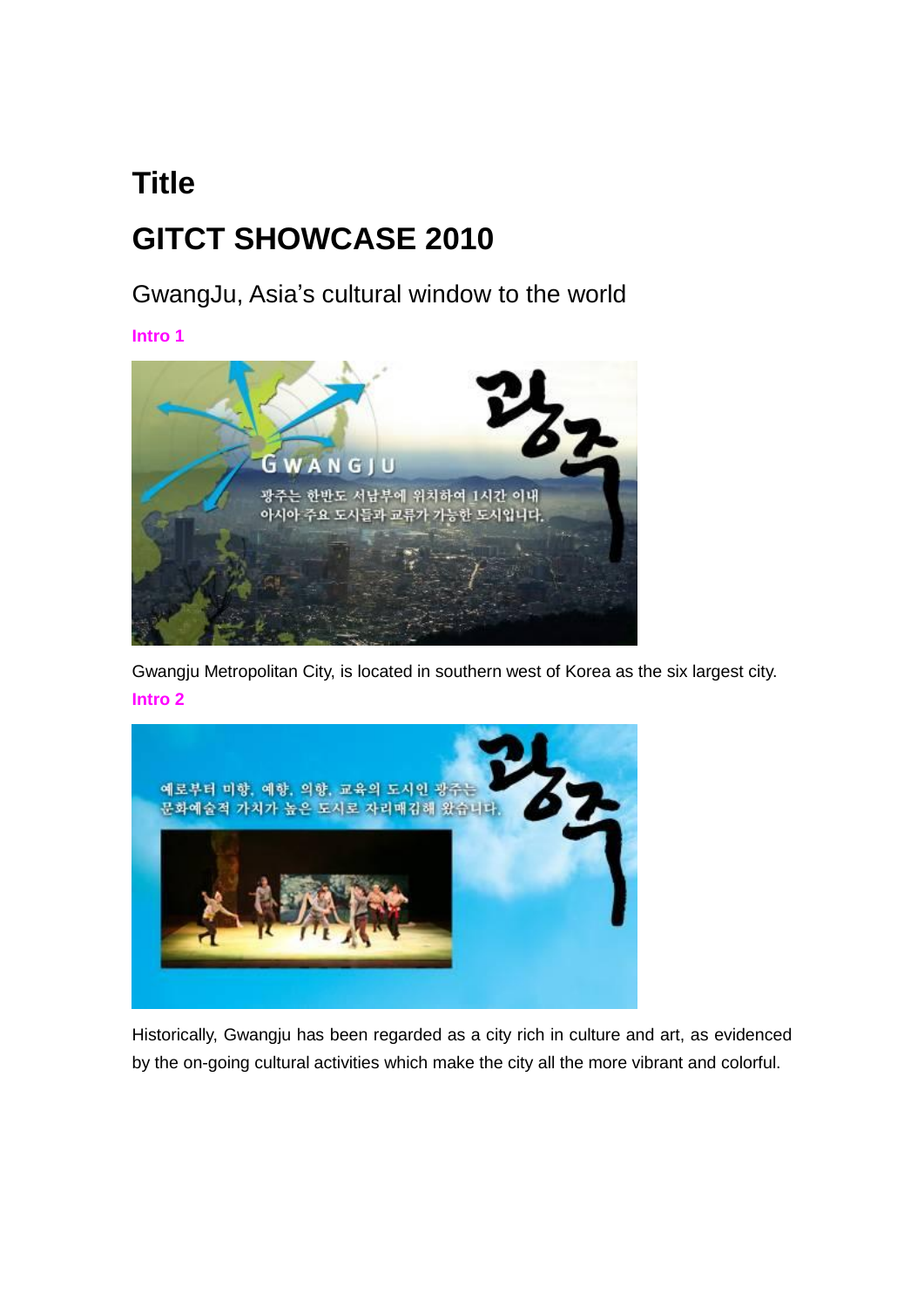#### **Intro 3**



Based on this background, Korean government administered "Hub City of Asian Culture Project", which is the single largest cultural project in the history of the nation. The Project aims to promote the exchange of diverse cultures and resources of Asia, bring about the co-prosperity of Asian nations, and help make Korea a medium communication, openness and balance between Eastern and Western cultures.

This project has been well-accomplished since 2004 and 500 million USD will be invested till 2023.

#### **Intro 4**



### GITCT, Leading GwangJu to be the Cultural Hub of Asia

GITCT, GwangJu Information and Culture Industry Promotion Agency was established in 2002 by the city of Gwangju to promote culture and information technology industries. GITCT strives to encourage diverse areas of business in GwangJu through growth of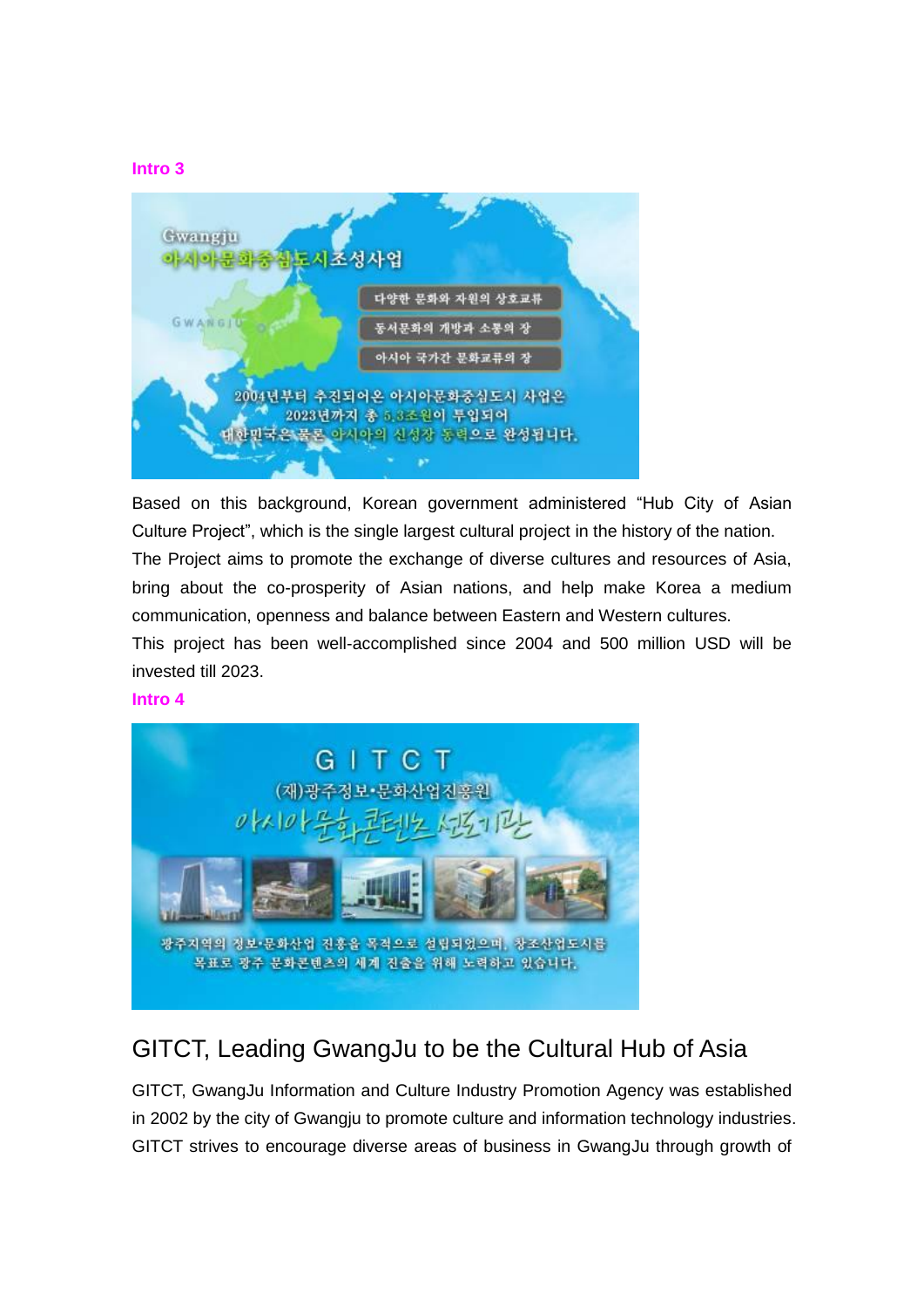culture and IT infrastructure, development of new business strategies and human resources, and support in the creative content and high value added IT industry. **Intro 5**



The major business is the construction of CGI based international & industrial complex, making creative contents and marketing support, cultivating creative talents and supporting the start of business, Constructing the Creative Contents investment Fund for the cultural industry and creating the investment promotion area.

#### **Intro 6**



### GITCT's recent issue

Now GITCT's recent issue is the establishment of the Global CGI Center and Creative Contents Investment Fund in association with the "Hub City of Asian Culture Project."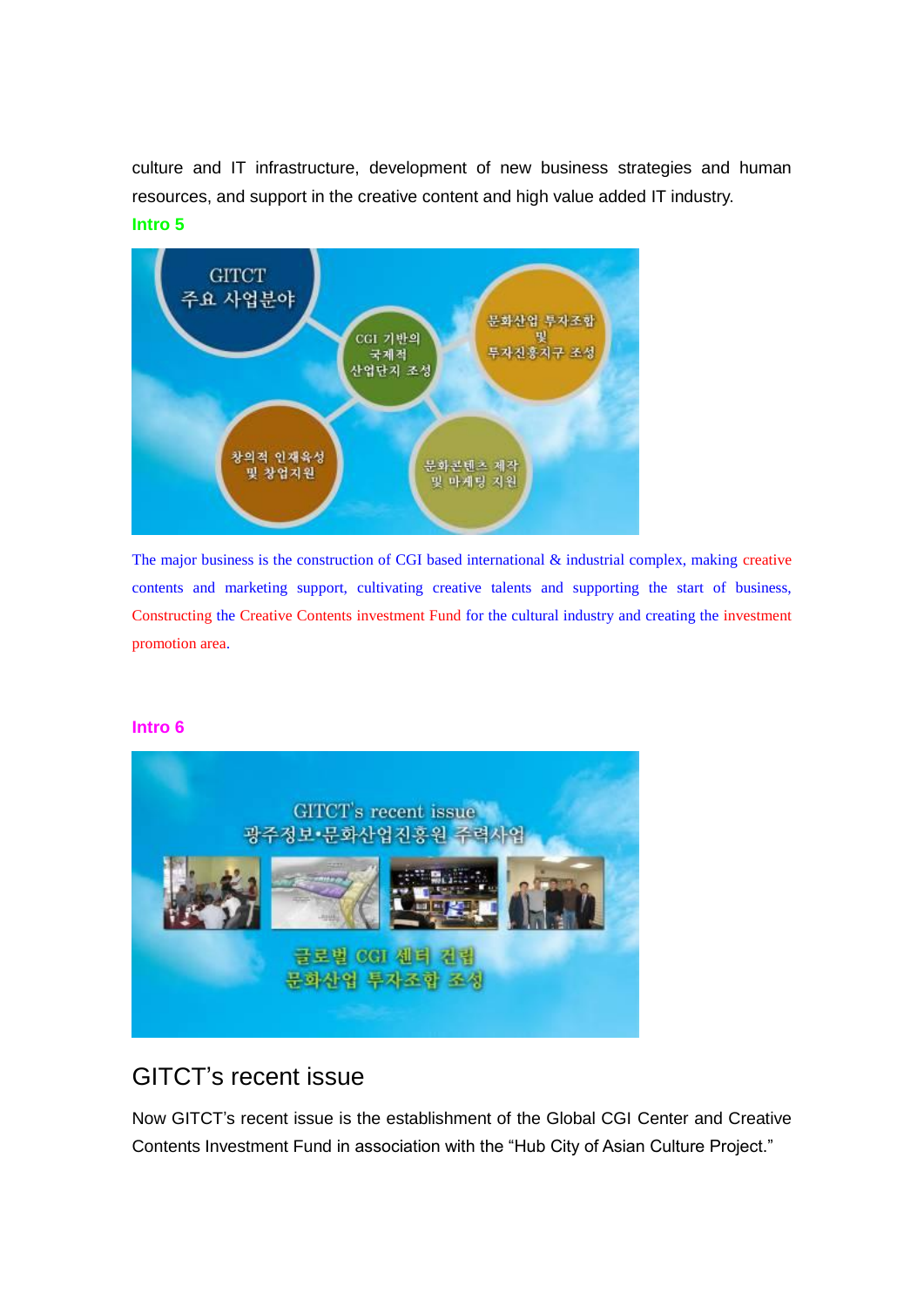#### **Intro 7**



#### **Global CGI Center**

The Global CGI Center is designed as a Mecca of global contents business such as co-production, development and investment. This center is equipped with an optimal infrastructure for CGI production and education, including cutting-edge equipment and facilities, in a comfortable and efficient space. GITCT will provide them free of charge. The Global CGI Center will be open in June, 2011 in a scale of 13,760m<sup>2</sup> with an investment amount of 30 million USD.

#### **Intro 8**



#### **Creative Contents Investment Fund**

The Creative Contents Investment Fund is established for global co-production project which will promote the co-prosperity between diverse cultures and resources.

This fund will start to raise 9 million USD in 2011 and project to increase 130 million USD till 2020 for 10 years.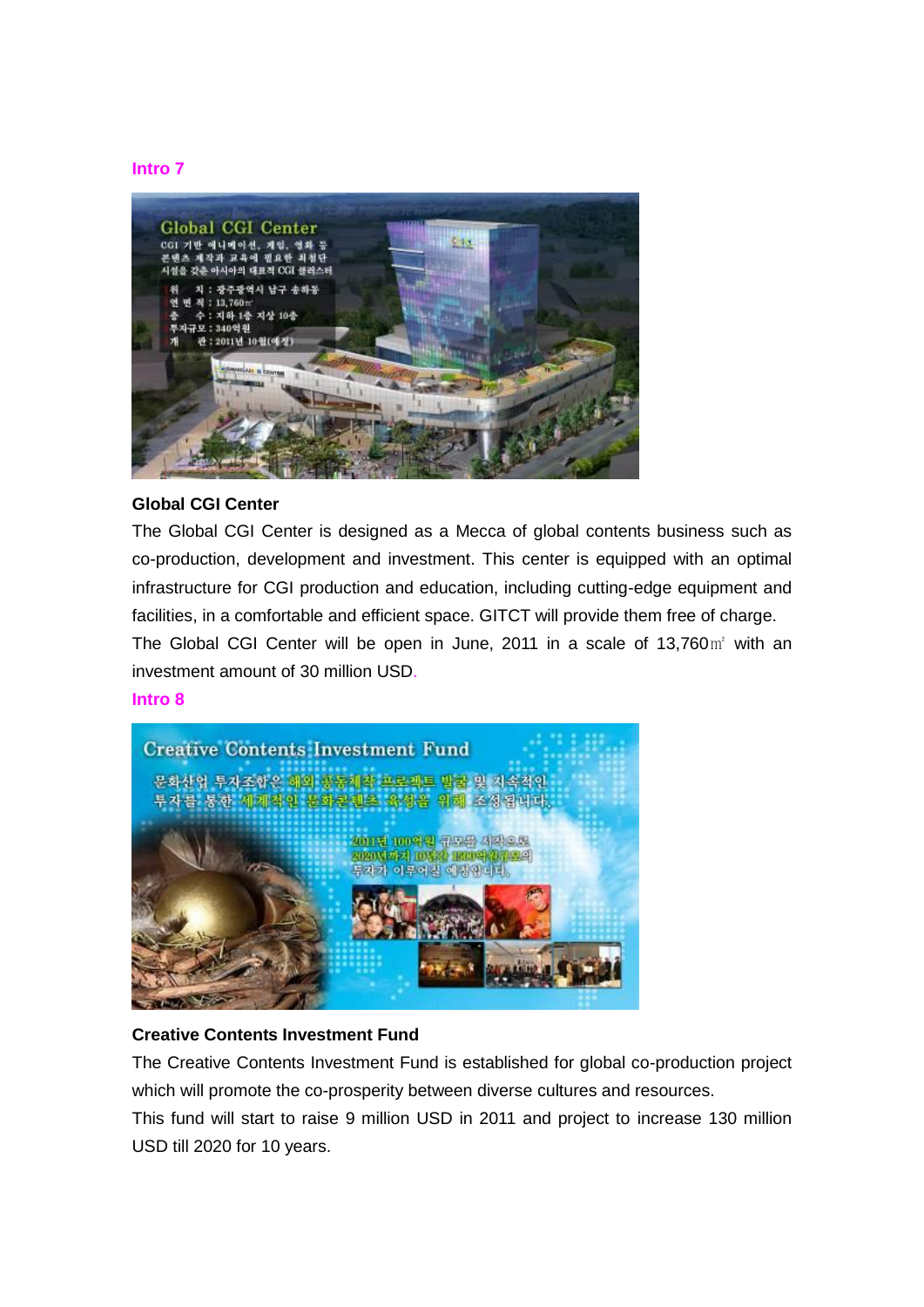

**Maro Studio Project : Oops I-kooo Type : 3D Animation Genre : Educational animation Format : 10min x 52ep TV series Target : 6-9 Years old**

*Oops I-Kooo* is Korea"s first animation regarding children"s safety. Through the episodes of the prince I-Kooo from outer space with his chamberlain robot BB and earthling girl Remi, it suggests how to prevent and to deal with accidents (e.g. electricity accidents, car accidents) and crimes (e.g. kidnapping, sexual abuse). Instead of being admonished by difficult and boring cliche that start with "you should not~", children could naturally recognize dangerous behaviors while following the naughty alien prince"s adventure. They could also learn safety regulations by watching his bad habits.

It has been broadcasted on EBS since May 2010. In addition, Maro Studio has activated its licensing business such as DVD and book publication and children"s musical. Now 26episodes has been completed in 52episodes of Season1.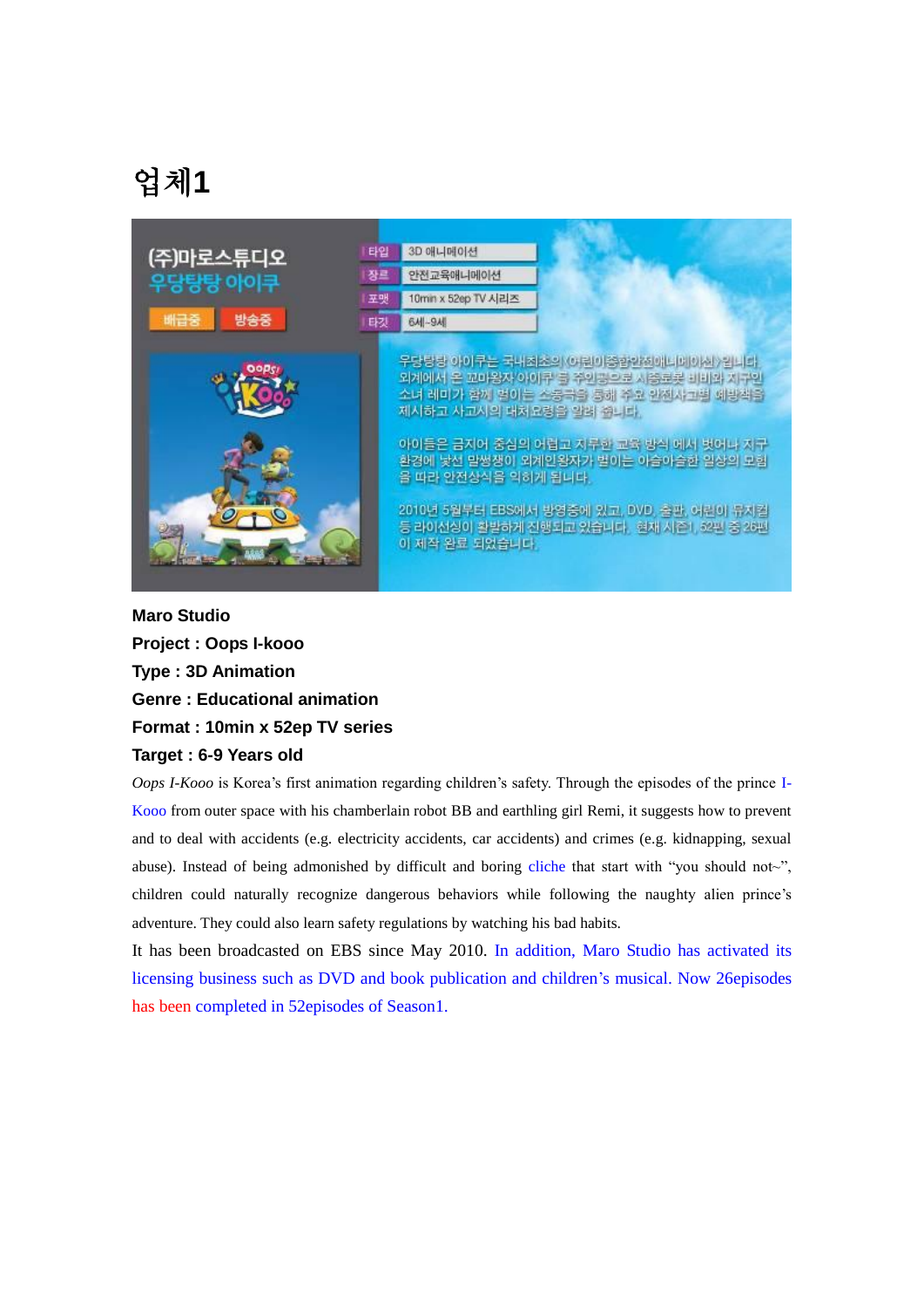| (주)제이엠 애니메이션    | 타입   | 2D 애니메이션                                                                                                                                                                                                                                                                                            |
|-----------------|------|-----------------------------------------------------------------------------------------------------------------------------------------------------------------------------------------------------------------------------------------------------------------------------------------------------|
| 쥬로링 동물탐정        | ! 장르 | 코믹 & 판타지                                                                                                                                                                                                                                                                                            |
| 배급증             | 至驶   | 30min x 50ep TV 시리즈                                                                                                                                                                                                                                                                                 |
| 방송중             | 타깃   | Kids & Family                                                                                                                                                                                                                                                                                       |
| 通过位置是生<br>50×22 |      | 유료링 동물람정은 귀엽고 따뜻한 이미지의 주인공이 동물로<br>변신하여 봉물의 관점에서 그들을 이해해 가는 과정을 그린<br>탐정애니메이션입니다.<br>인간들의 무분별한 자연훼손으로부터 회계동물들을<br>이들을<br>구하기 위한 목적으로 개발된 쥬로링을 통해 사건을 해결해<br>나가면서 동물보호와 공존의 메시지를 전달합니다.<br>일본과 공동제작 중이며, 2009년 10월 TV도쿄 방영 에 이어<br>국내에서는 2010년 5월부터 KBS2TV에서 방영중입니다.<br>바른손, 예립당을 통해 상품이 출시 될 예정입니다. |

**JM Animation Project : Change Kiruming Zoo Type : 2D Animation Genre : Comic Fantasy Format : 22min x 50ep TV series Target : Kids&Family**

In *Change Kiruming Zoo*, the cute and kind-hearted 3 main characters are transformed into animals. While they communicate with other animals, they sympathize with them. They resolve problems using "*Kiruming*," which was developed to save endangered animals. This animation sends a message of "coexistence" and animal protection in this nature destroying and distinctive animals are disappearing situation. Co-produced with a Japanese animation company, it was broadcasted on TV Tokyo in October 2009 and has been airing on KBS 2TV since May 2010. This product is going to be on the market through Bareunson and Yerimdang.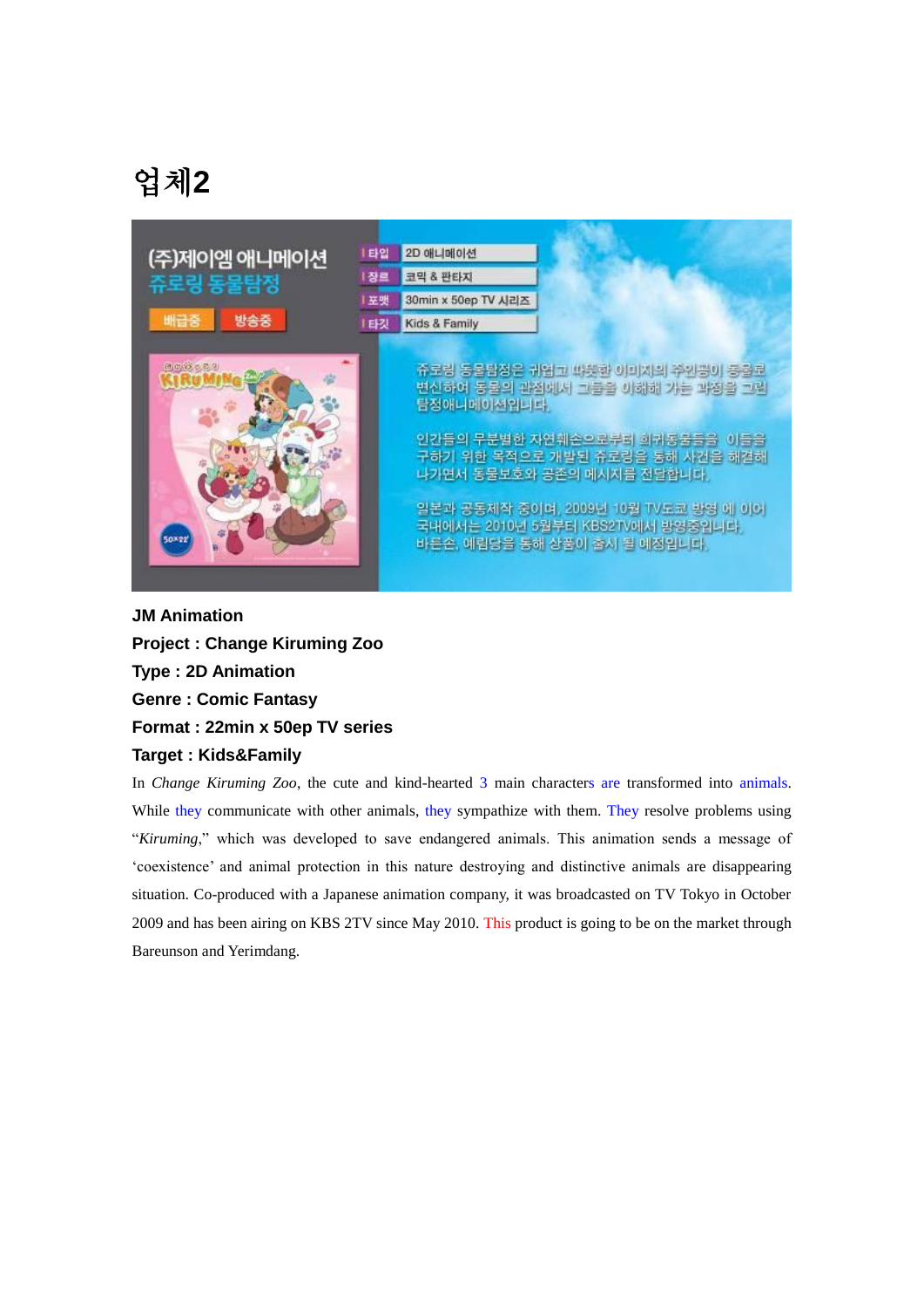| (주)애니2000             | 타입 | 3D 애니메이션                                                                                                                                                                                                                                                                                      |
|-----------------------|----|-----------------------------------------------------------------------------------------------------------------------------------------------------------------------------------------------------------------------------------------------------------------------------------------------|
| 알록달록 크레용              | 장르 | 색채교육용 애니메이션                                                                                                                                                                                                                                                                                   |
|                       | 포맷 | 15min x 26ep TV시리즈                                                                                                                                                                                                                                                                            |
| 배급증<br>방송중            | 타깃 | 3-5세 유아물                                                                                                                                                                                                                                                                                      |
| 2555<br><b>HI2008</b> |    | 일복달록 크레몽은 2008년 5월 KBS 2TV를 통해 방영원 작품으로<br>모두가 잠든밤 그림책 속 세상이 펼쳐진다는 건셈에 맞추어 팔업하<br>형태의 배경과 어우러지는 원색의 개력터들이 북정입니다.<br>색깔에 대해 한창 호기심을 갖기 시작한 3-5세 유아들이 자연스럽게<br>색채교육을 받아들일 수 있는 내용으로 구성되어 있습니다.<br>'현재 DVD, 교육용 교재 등 다양한 상품으로 출시 되었으며, 패스트<br>푸드체인인 롯데리아에서 어린이용 완구셋트로 춥시 되어 폭발적인<br>인기를 얻고 있습니다. |

### **Ani 2000 Project : Colorful Crayon Type : 3D Animation Genre : Educational animation Format : 15min x 26ep TV series Target : 3-5 Years old**

Broadcasted on KBS 2TV in May 2008, *Colorful Crayon* is distinguished by the harmony between the characters (primary color) and backgrounds. It depicts the imagination that the world in storybooks is realized at midnight, when everyone has fallen asleep. It consists of educational contents to teach colors while naturally attracting children's (aged 3-5) interest.

It has been released as various types of products such as DVDs, children"s educational books and so on. In particular, the toy set manufactured by Lotteria, a Korean-based fast food franchise, is very popular.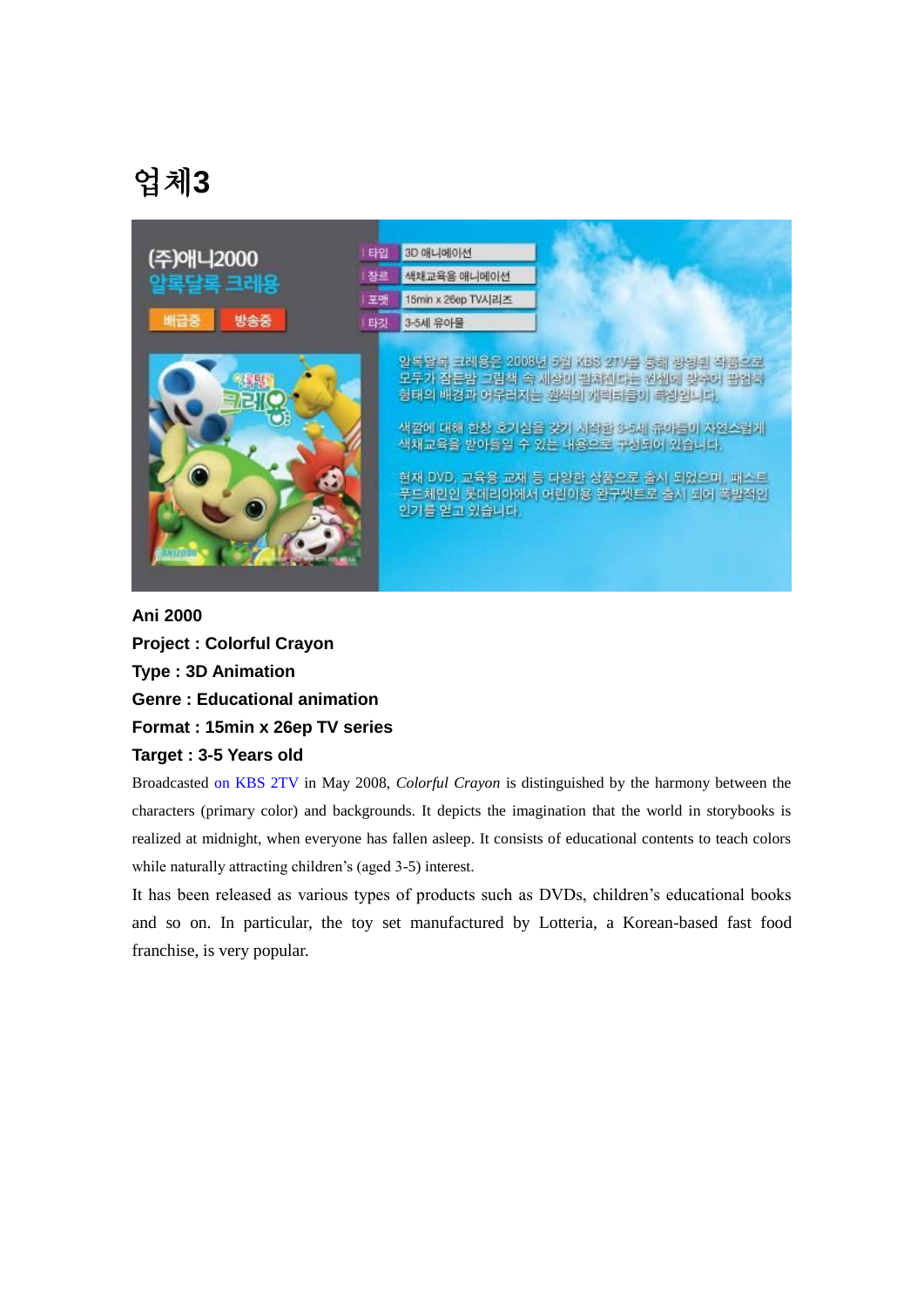

#### **FX**

**Project : Thumb bear KKomzi Type : 3D/ Flash Animation Genre : Fairy tale Format : 5min x 104ep TV series Target : All Audience** 

KKomzi is a baby bear living in a baby room. It depicts the interesting episodes of KKomzi and his cute friends; fruit candy, chocolate, jelly and biscuit. It touches the viewers with the wisdom and wit that come from the repeated resolution of problems, interests through the dramatic tension and the catharses from the dramatic reversals. Having finished the first series, it is being produced for the Smart Phone application and i-pad education contents.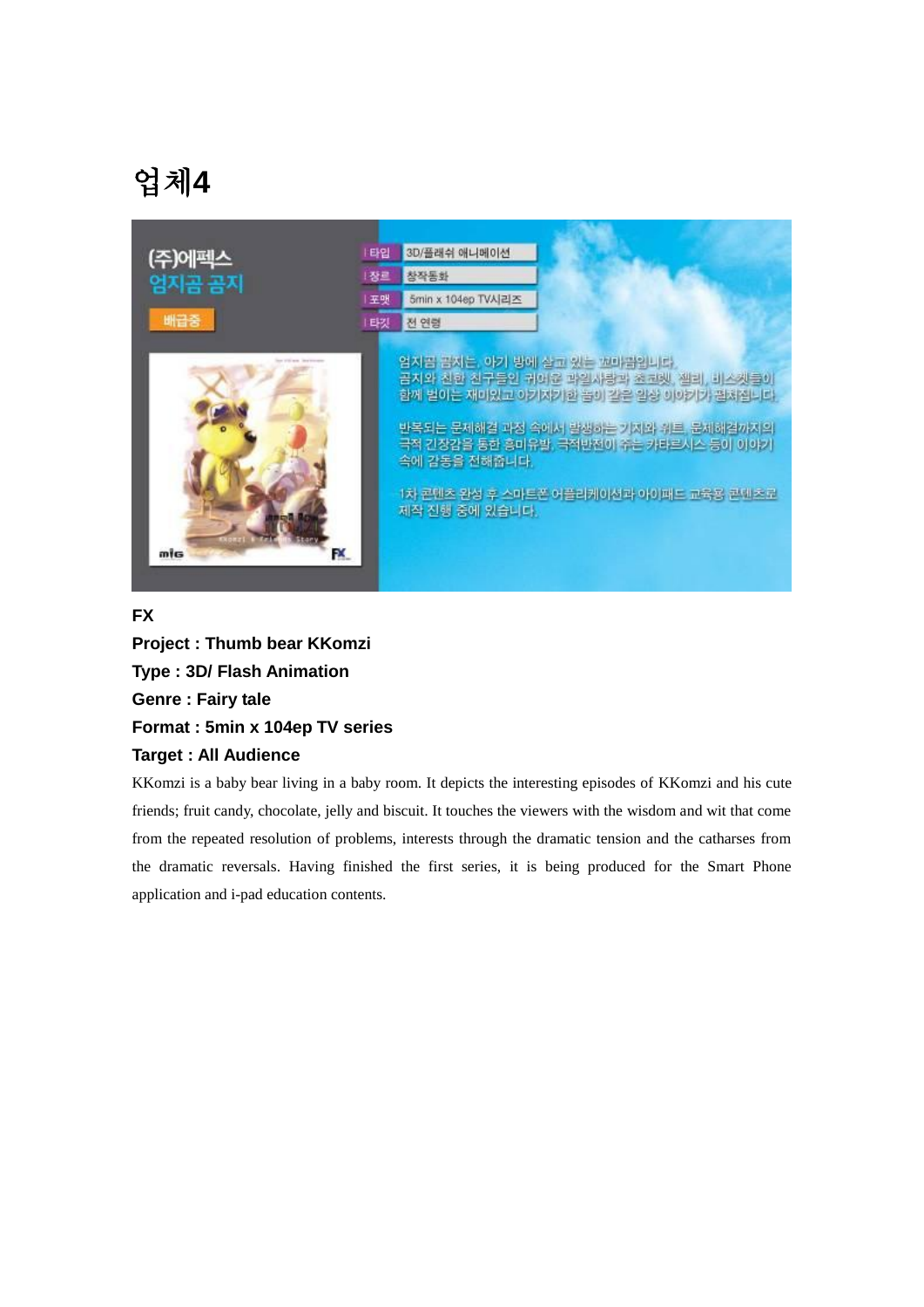| 써니싸이드                                                     | l 타입 | 3D 아니메이션                                                                                                                                                                                                                                           |
|-----------------------------------------------------------|------|----------------------------------------------------------------------------------------------------------------------------------------------------------------------------------------------------------------------------------------------------|
| 아기고릴라 둥둥                                                  | 장르   | 코믹 스팟 애니메이션                                                                                                                                                                                                                                        |
|                                                           | 포맷   | 1min x 60ep TV시리즈                                                                                                                                                                                                                                  |
| 배급증                                                       | 国以   | 5-12세                                                                                                                                                                                                                                              |
| 6.<br>SUNNYSIDE<br>I control to make the finitest desires |      | 엄마를 잃은 등등이 써니랜드에서 친구들을 만나 습벨스틱과<br>에피소드마다 반전이 있는 내용으로 시즌을 이끌게 되고 나중에는<br>엄마를 찾아 써니랜드를 떠나게 됩니다.<br>천편일률적 유아대상 교육용 콘텐츠 시장에 고밀 Spot 애니메이션<br>으로 듬새시장을 공략하고 있습니다.<br>사준1(1분X60편)은 관란드MTV, 나켈로디언 아시아, 태국 등에서<br>방영 중에 있으며, 국내에서는 두나버스에서 9월부터 방영되고 있습니다. |

**Sunnyside Project : DoongDoong Type : 3D animation Genre : Comic Spot animation Format : 1min x 60ep TV series Target : 5-12 Years old**

It is a story of Doong doong, who lost his mother, and his friends in Sunny Land. As a slap-stick comedy animation, each episode has a dramatic reversal. Eventually, he finds his mother and leaves the island. It targets niche market in child education content. Season 1 (1 minute X 60 bits) airs on Finland MTV, Nickelodeon Asia and Thai Public Broadcasting Service and Tooniverse in Korea.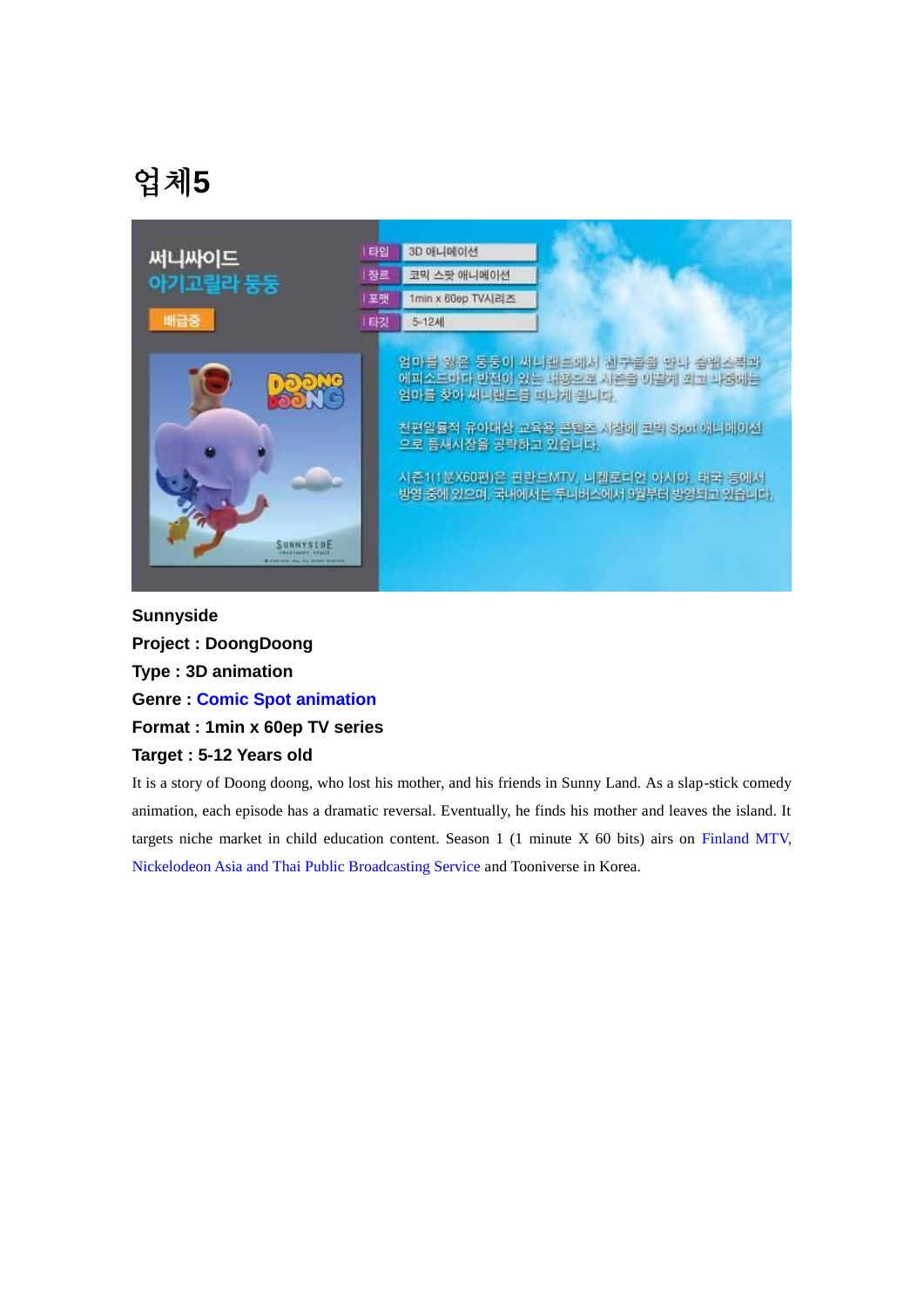

#### **Witches**

**Project : Shine City Type : Flash animation Genre : Fantasy adventure Format : 3min x 26ep TV series Target : All audience** 

*Shine City* is an imaginative depiction of Gwangju in the future. Cute high-tech robots, the main characters, describe the development, hope and love of Gwangju. As one of the branding projects of Gwanju, it advertises the vision and value of Gwanju through this animation. By developing various products, it suggests the possibilities of merchandizing. Moreover, the hologram videos maximize the efficiency of the advertisements.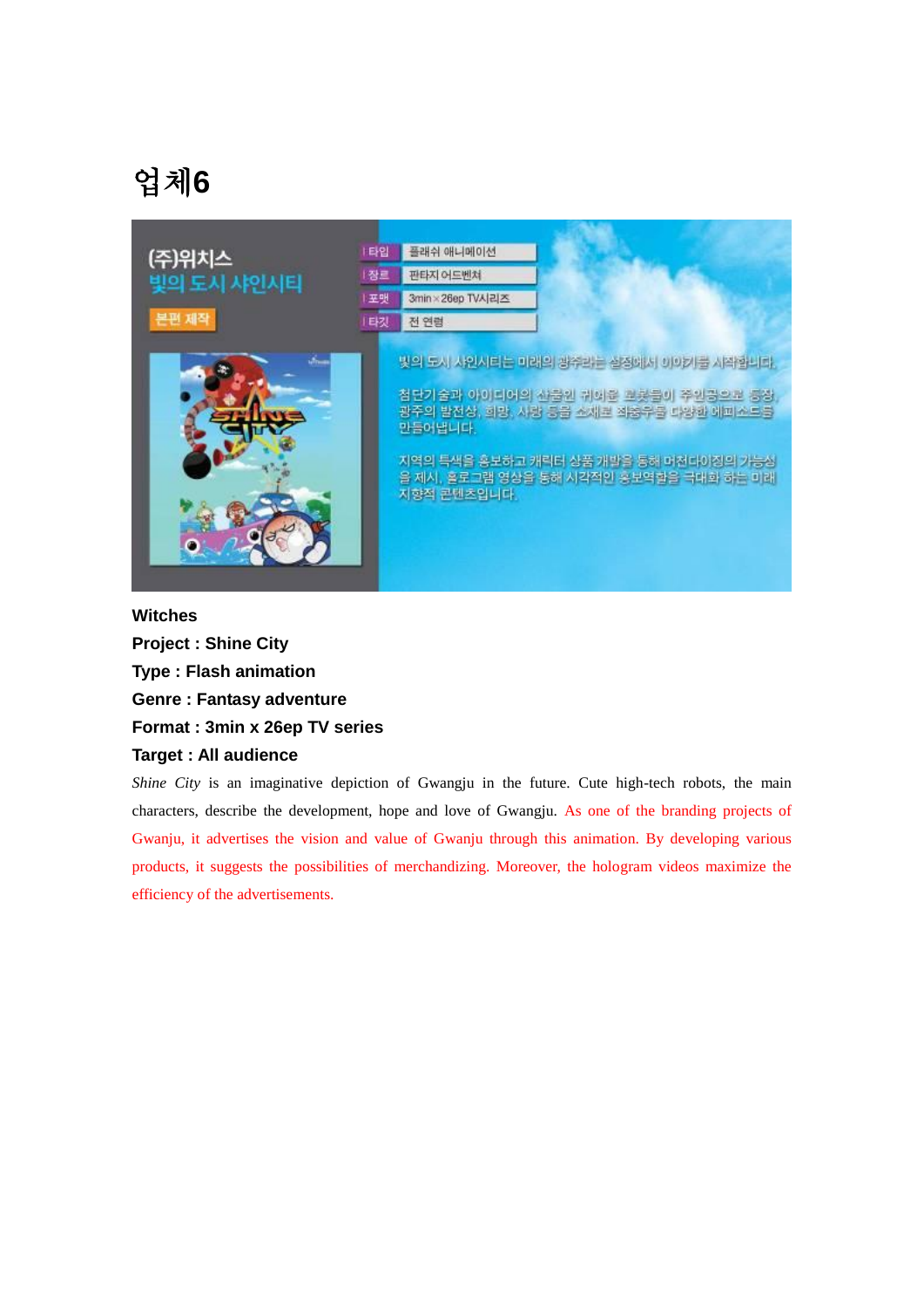

#### **Toz**

**Project : CosiMosi Type : 3D animation Genre : Comic Sitcom Format : 11min x 26ep TV series Target : 6-8 Years Old**

*Cosi Mosi* is a comedy of two cooks who run a restaurant in space. They make various dishes and compete with each other. As a Sitcom and 3D animation, various food and comical characters help develop children"s EQ. A variety of businesses could be made including licensing and merchandizing through the development of (robot) toy characters.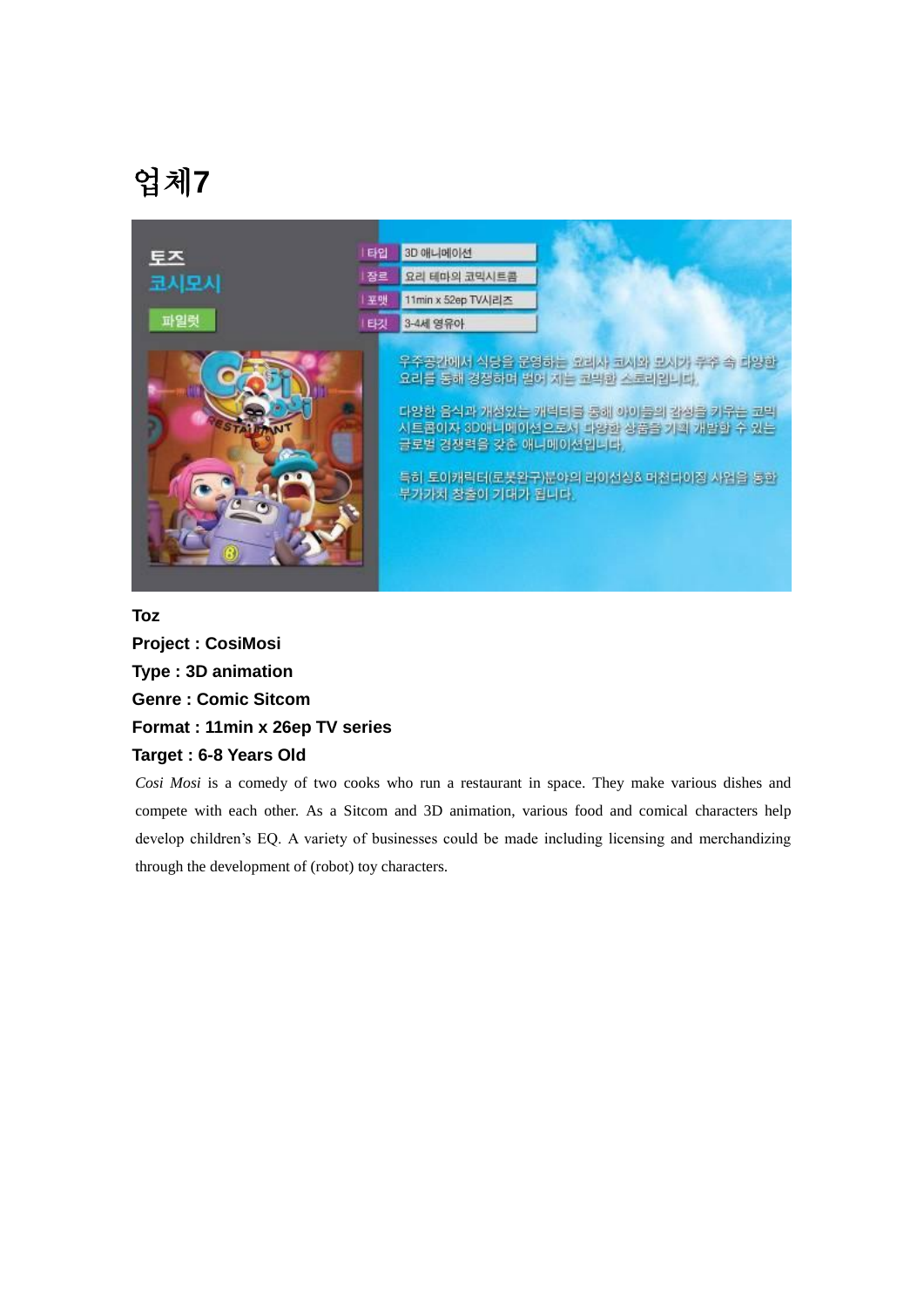

#### **Enem**

**Project : Garlic boy Type : 3D Animation Genre : Fantasy adventure Format : 11min x 26ep TV series Target : 6-12 Years old**

*Garlic Boy* is a story of two heroic bears, Stinky and Neaty who were transformed into garlic after accidentally drinking an energy drink. Enem is a 3D animation producing company which makes game contents and various TV series. It co-produces many animations with worldfamous companies including Cookie Jar Entertainment, Arcana Studio and Myriad Pictures.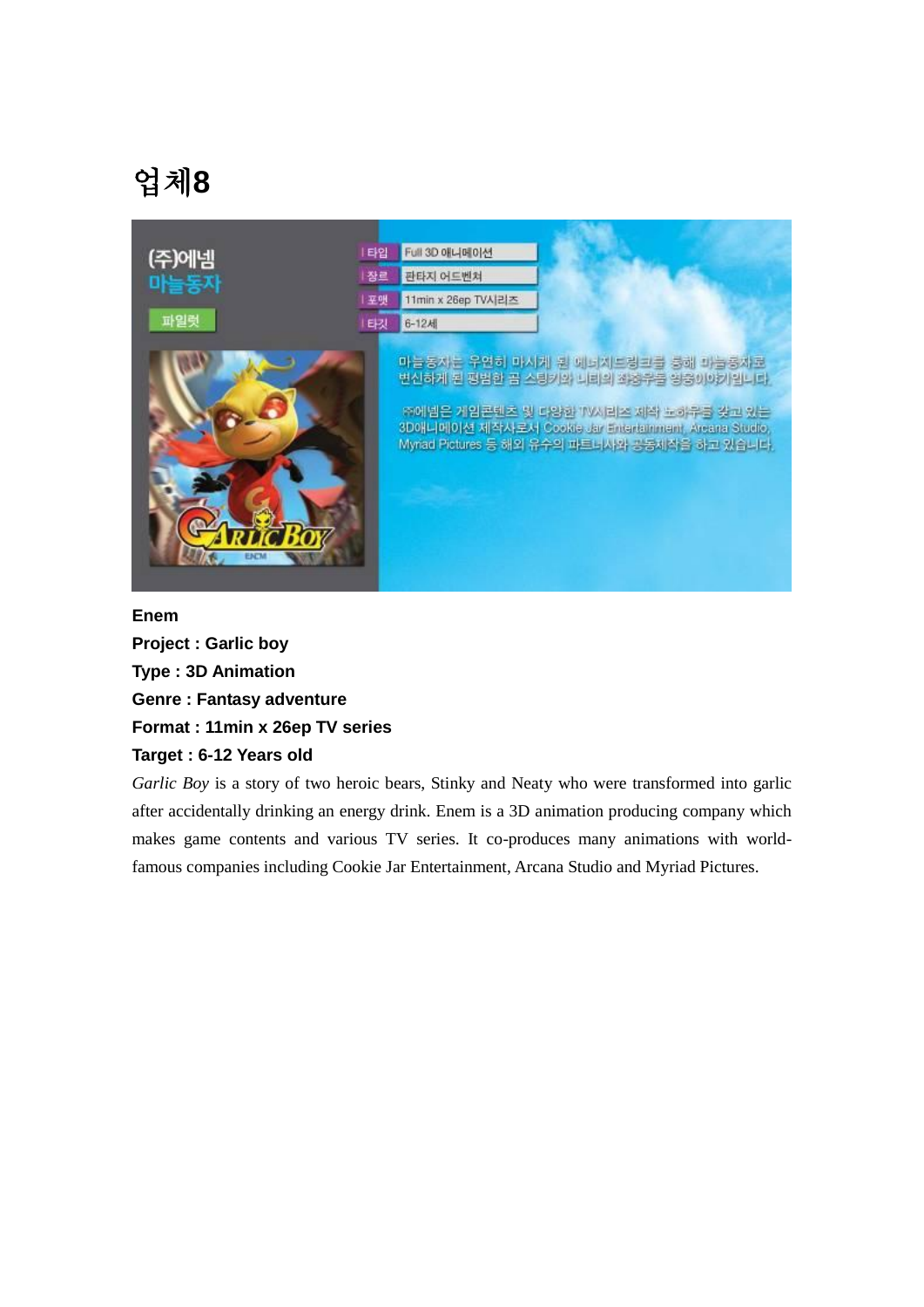| 따스하고 스튜디오            | 타입 | 3D 애니메이션                                                                                                                                                                                                   |
|----------------------|----|------------------------------------------------------------------------------------------------------------------------------------------------------------------------------------------------------------|
| 콩아리                  | 장르 | 환경친화 교육 애니메이션                                                                                                                                                                                              |
|                      | 포맷 | 13min x 52ep TV 시리즈                                                                                                                                                                                        |
| 파일럿                  | 타깃 | $64 - 84$                                                                                                                                                                                                  |
| <b>ITCT</b> tenumine |    | 전 세계적으로 관심이 높은 Green Eco를 전셈으로 자원발동과 숲속<br>친구들의 이야기를 통해 어린이에게 자연의 소중함을 깨닫게 하는<br>아니메이션으로 환경보호와 관련한 상품을 기반으로 하는 라이센싱<br>비즈니스를 계획하고 있습니다.<br>한재 파일럿애니메이션을 제작 완료하고 해외 기업과의 활발한 업무<br>협력을 통해 마켓의 기초를 다지고 있습니다. |

**DDashago Studio Project : CongAri Type : 3D Animation Genre : Educational animation Format : 13min x 52ep TV series Target : 6-8 Years old**

As an animation dealing with "Green Eco," CongAri helps children realize the importance of Mother Nature through the stories of friends living in the mountains. DDashago studio plans to do licensing business based on products related to environmental protection. Currently, the pilot animation has been produced. Thus, DDashago studio is trying to expand its business to the world by cooperating with overseas companies.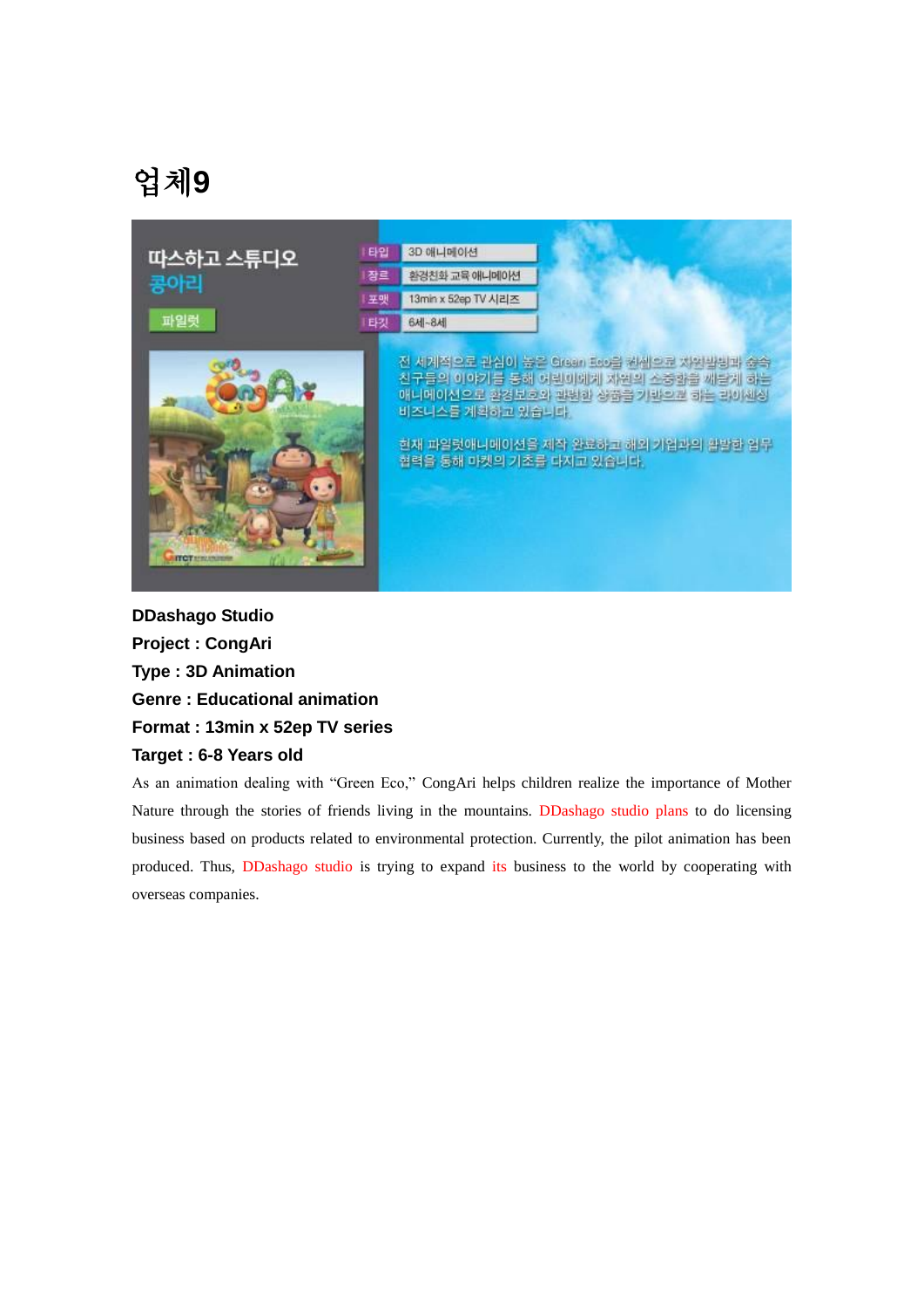

**Da-eul Studio Project : Timmo's Awesome Door Type : 2D Animation Genre : Comic Drama Format : 10min x 52ep TV series Target : 3-4 Years old**

*Timmo's Awesome Door* is a story of a naughty boy named Timo who goes to the animal world through the Magic Doggie Door in the kitchen. He is transformed into an animal and experiences the life of animals. His adventure helps children understand the environment and life styles of the animals. As an educational animation, various licensing businesses could be made such as publishing, stationeries and toys.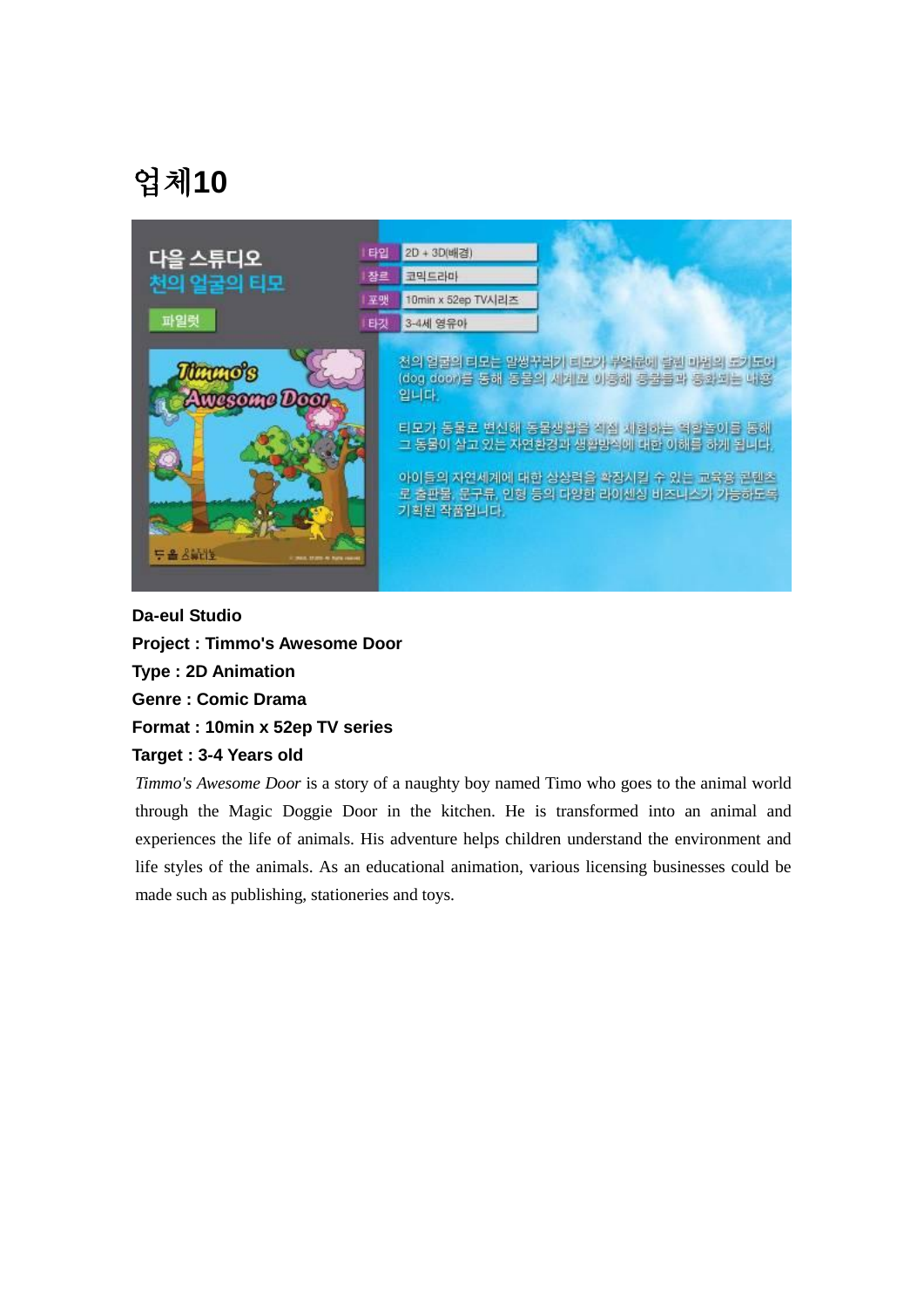

**RS Studio Project : Skull Kids Type : 3D Animation Genre : Fantasy adventure Format : 11min x 52ep TV series Target : 3-5 Years old**

It is a fantasy adventure animation of skull kids who beat the evils. Their justice and courage impress children. It consists of action and comic scenes as well as various characters: skull kids and the evils. So, these main and various sub-characters could be profitable as a collection figures.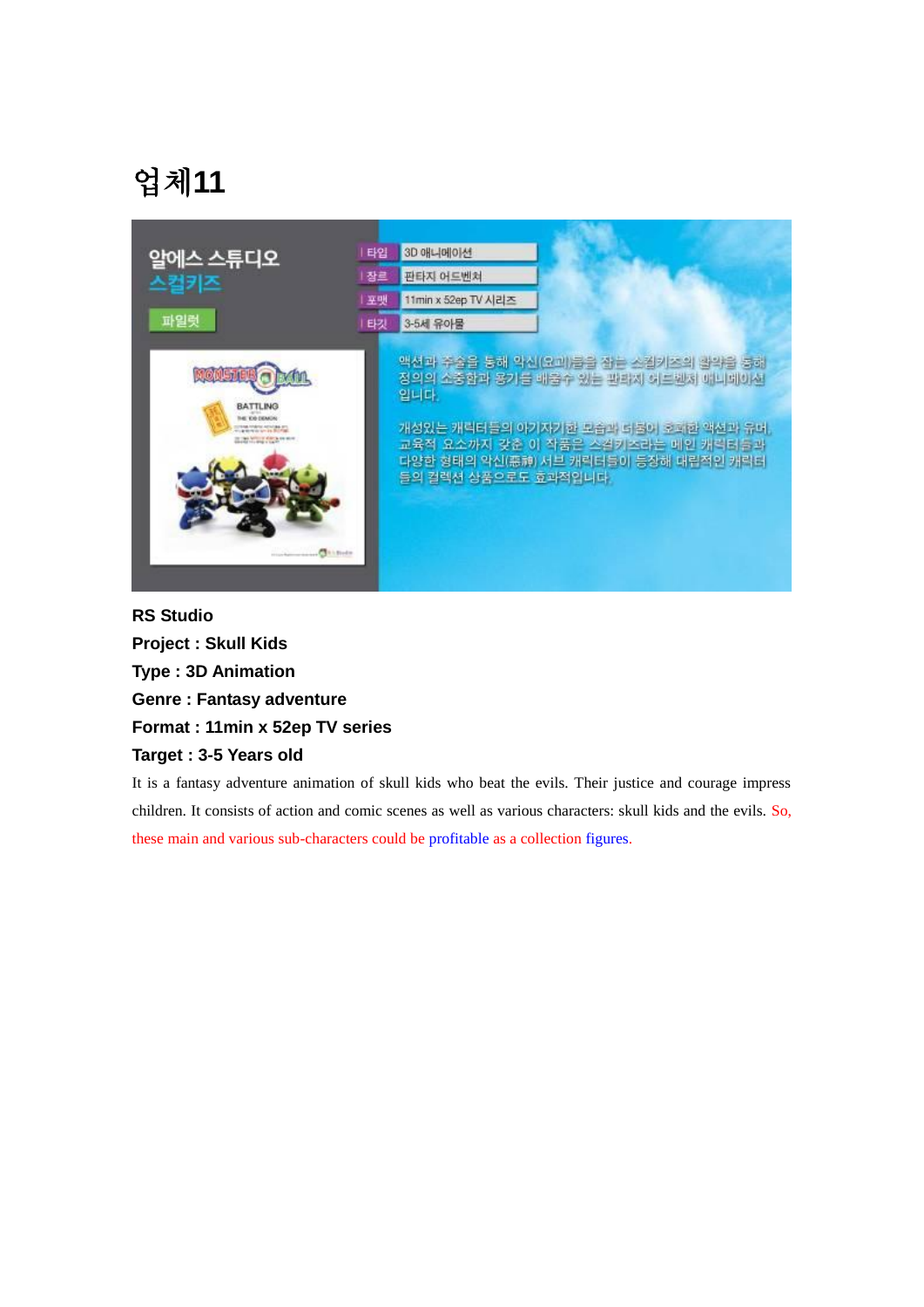| 스튜디오 동동                                                                                       | 타입 | HD디지털 애니메이션(2D+3D)                                                                                                                                                                                                                                                                               |
|-----------------------------------------------------------------------------------------------|----|--------------------------------------------------------------------------------------------------------------------------------------------------------------------------------------------------------------------------------------------------------------------------------------------------|
| 플라이 준                                                                                         | 장르 | 판타지 어드벤쳐                                                                                                                                                                                                                                                                                         |
|                                                                                               | 포맷 | 극장용 애니메이션 70min                                                                                                                                                                                                                                                                                  |
| 파일럿                                                                                           | 타깃 | 전 연령                                                                                                                                                                                                                                                                                             |
| 哪<br>Fly <sub>June</sub><br>Love and adventure, butnowiding time<br>2323.49<br><b>ENRXPER</b> |    | 파일럿 소녀 준의 일래스카의 사공간을 넘나도는 '모형이야기'<br>국장용 장면 애니메이션 프로젝트인 플라이 좋은 2006년 Amazy Greekee<br>Focus와 2009 SPP 결선 진출작입니다.<br>2010년 현재 플라이 준 프로젝트는 파일닷과 프리프로딕션이 완료<br>되었으며 시나라오 보완 이후 투자유치를 위한 활동을 진행 중에<br>있습니다.<br>또한 후기작인 카이의 모험은 사랑하는 이들의 아름다운 첫사랑을<br>위하여 알래스키 전설 속으로 뛰어든 꼬마마녀 카이의 모험이야기로<br>기획되었습니다. |

**Studio DongDong Project : Fly June Type : HD digital Animation Genre : Fantasy adventure Format : Feature film 70min Target : All audience** 

Produced as an animation movie, *Fly June* is a story of a pilot girl named June who travels to Alaska. In 2009, it was nominated to Annecy Creative Focus and SPP 2009 as the final advanced work. Currently (2010), the Fly June project has completed the pilot and preproduction. After enhancing the scripts, This project is waiting for partners and investors. The adventure of Kai, a sequel to Fly June, is a story of a little witch named Kai who explores Alaskan legends to help lovers.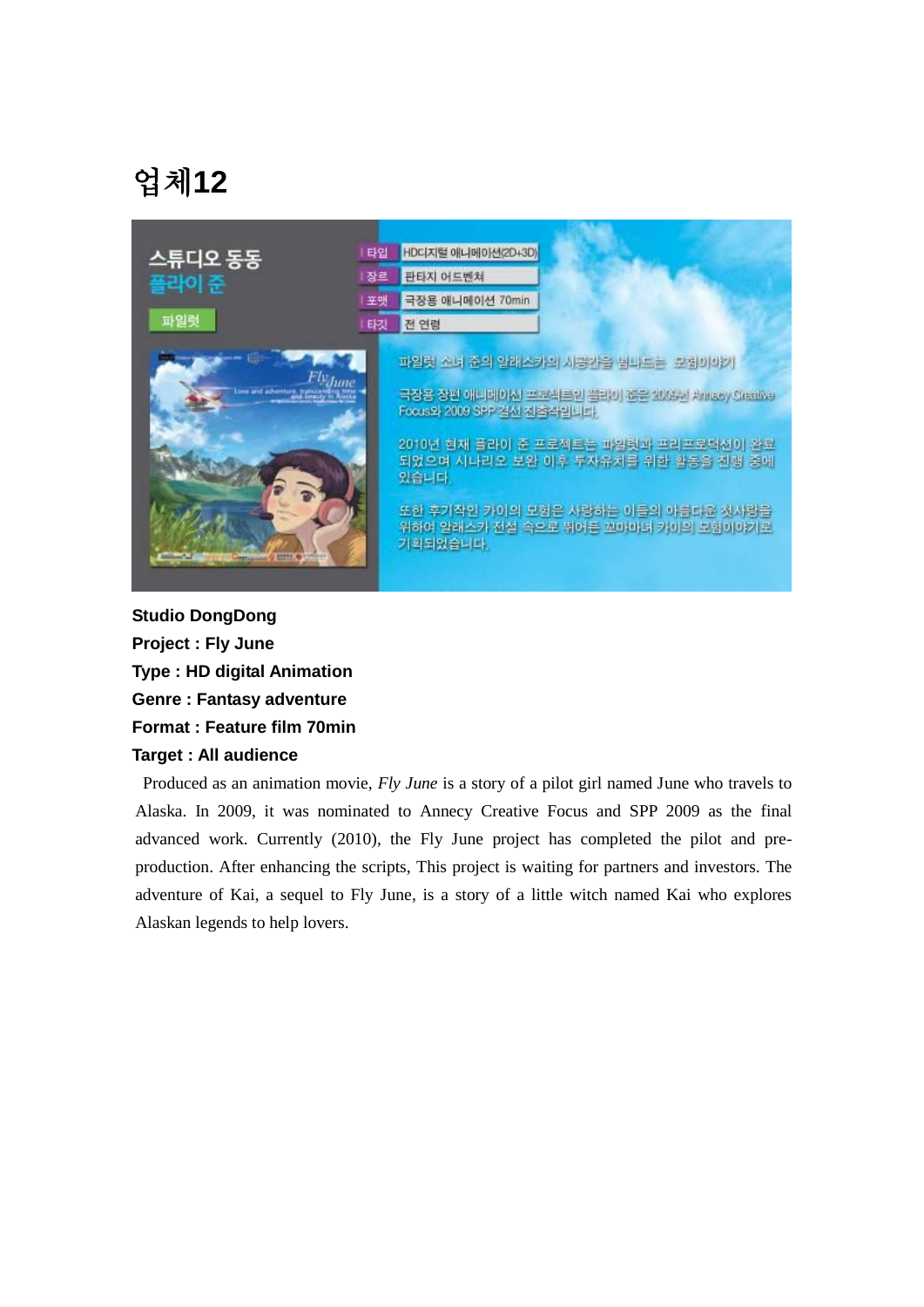

**A.P studio Project : Bolts & Blip Online Type : MMORPG Genre : Fantasy Action Format : PC Online Game Target : 9-14 Years old**

Bolts and Blip is a war story of the main character robot that fights to take the supremacy of the universe back from the evils. It is a massive multiplayer online role-playing game (MMORPG) co-produced by Korea and Canada based on the animation of the same title. The animation is going to be broadcasted on KBS and the game has completed the Gwanju Premiere Test in August 2010. Dragonfly is in charge of publishing. Channeling service to Tooniland (Onmedia), M-Game and Culture Land has been decided.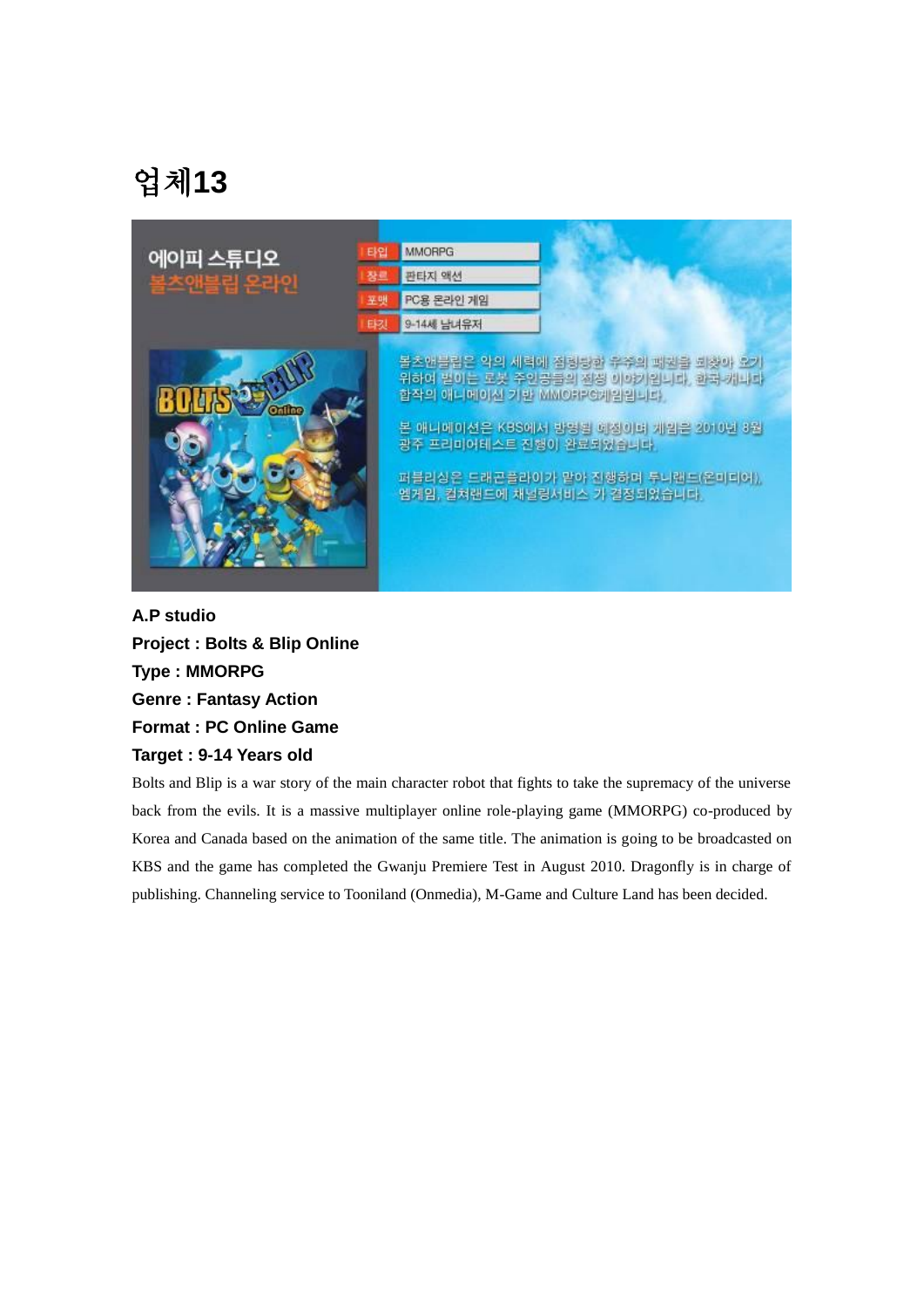| 인터세이브       | 타입 | <b>RPG</b>                                                                                                                                                                                                                                                                                                                                              |
|-------------|----|---------------------------------------------------------------------------------------------------------------------------------------------------------------------------------------------------------------------------------------------------------------------------------------------------------------------------------------------------------|
| 루나스토리       |    | 판타지 어드벤쳐                                                                                                                                                                                                                                                                                                                                                |
|             | 포맷 | 아이폰용 게임                                                                                                                                                                                                                                                                                                                                                 |
|             | 타깃 | 전 연렴                                                                                                                                                                                                                                                                                                                                                    |
| <b>EAVE</b> |    | 소년 레이가 아버지의 유언에 따라 화대의 꿈의 구슬 셀러서를 찾아<br>떠나는 모험이야기.<br>멀티엔딩 시스템을 적용하며 각자의 플레이 방식에 따라 3가지 다른<br>인딩과 유저가 모험했던 지역과 인물 들의 다양한 것이야기를 전함<br>으로써 여러 번 게임을 하더라도 질리지 않습니다.<br>루나 스토리는 현재 4개국에 현지어로 서비스하고 있으며, 일본에서<br>는 게임 전체에서 1위를 기록할 만큼 좋은 성과를 내고 있습니다.<br>인터세이브는 아이폰용 게임을 개발 및 유동하는 회사로서 자체 개발<br>게임을 다국어로 전세계에 서비스하고 있음은 물론 해외 제작 게임의<br>국내 유동도 진행 시키고 있습니다. |

**Intersave Project : Luna Story Type : RPG Genre : Fantasy Adventure Format : i Phone Game Target : over 12 Years old**

An adventurous story of a boy named Ray who is seeking for the Elixir, the five beads of dream, following his father's will. Due to the multi-ending system of the game (three different endings), players can explore various regions and characters, which prevents them from getting bored. Luna story is provided to four countries in their native languages. In particular, it ranks first among all the games in Japan. Intersave is a company which specializes in games for i-phones. It provides the whole world with its self-developed games in multiple languages. It also distributes foreign games to Korea.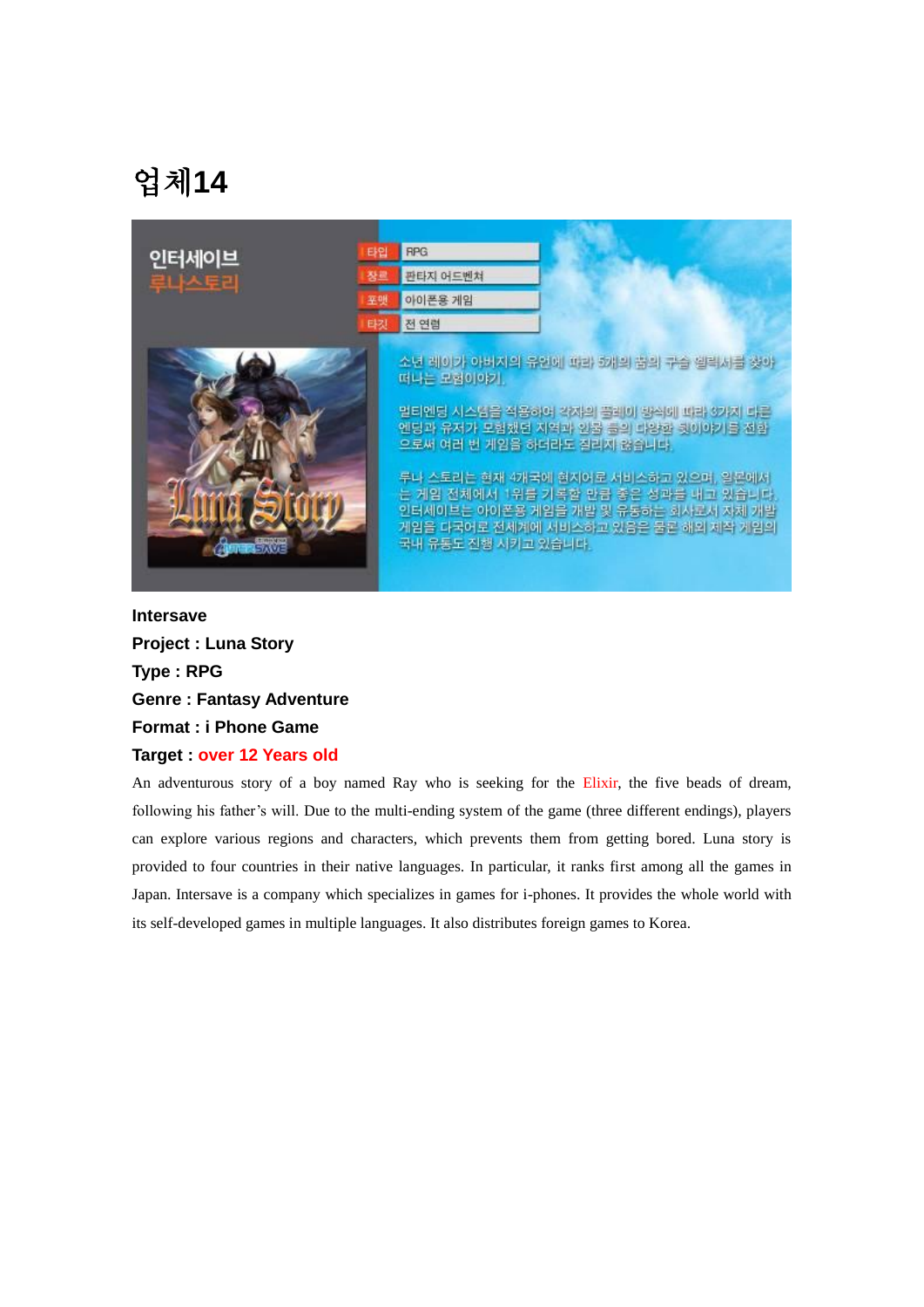| 에스지 애니테크<br>천자무공                                           | 타입 | <b>MMORPG</b>                                                                                                                                                                                                                                                                                                                                                                                  |
|------------------------------------------------------------|----|------------------------------------------------------------------------------------------------------------------------------------------------------------------------------------------------------------------------------------------------------------------------------------------------------------------------------------------------------------------------------------------------|
|                                                            |    | 코믹/액션 다중접속교육게임                                                                                                                                                                                                                                                                                                                                                                                 |
|                                                            | 포맷 | 3D온라인계임                                                                                                                                                                                                                                                                                                                                                                                        |
|                                                            | 타깃 | $7 - 14$ 세                                                                                                                                                                                                                                                                                                                                                                                     |
| ودادس المتوسف ومخصا تمسوغمت<br>لديمنا أحلته سمخطات ووحماني |    | 병환 중인 어머니의 유일한 처방전인 책력화를 찾아 도깨비니라 공주<br>와 모험을 떠나는 어드벤처 스토리.<br>전자유공을 12분 ×26화 TVA 리즈 애니메이션을 기반으로 한 MMOFFG<br>(다중접속 온라인 몸 플레밍) 개입을 통해 가상공간에서 한자 학습<br>미션을 수행함으로써 보고 듣는 학습이 가능한 신개념의 한자 전문<br>온라인 게임입니다.<br>어린이들이 총아하는 게임 형식을 찾습에 점목 시킴으로써 어렵고<br>재미없는 한자공부에 흥미 유발과 집중력 향상을 높여줍니다. 또한<br>시청각적 반복학습을 유도하여 어려운 한자공부를 자연스럽게 암기<br>하도록하며 각 장르별 각종 학습 아이템을 제공하여 학습능률을 최상<br>으로 높일 수 있는 기능성 콘텐츠 게임입니다. |

### **SGanitech Project : Cheonjamoogong MMORPG Educational Game 3D Online Game 7-14 Years old**

Cheonjamoogong is an adventurous story to travel with the Princess of the Ghost Land in search of the white lotus flower, which is the only cure for her mother's illness. It is an MMORPG based on the animation of the same title. It is a new style of education games to teach Chinese Characters online. Players can learn Chinese characters while they are doing their missions in the game. By combining games with education, it attracts children"s interest and enhances their concentration. Repeated exposure to Chinese characters ensures that children naturally memorize them. In addition, a variety of study items are provided to enhance the learning efficiency.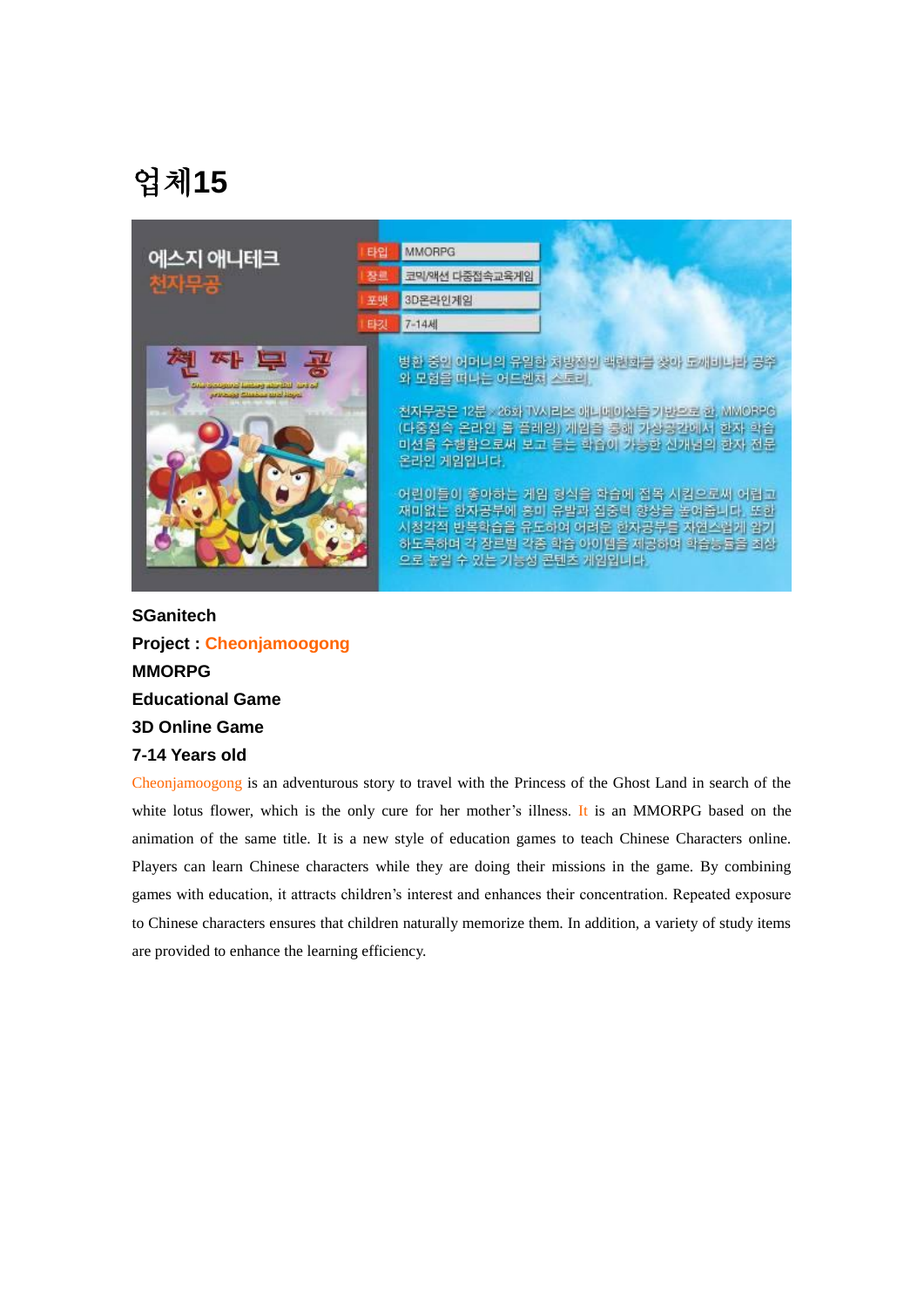| (주)키노모티브<br>분이<br>CGI, VFX | 영화특수효과 부문 VFX                                                                                                                                                                                                                                                                                                                                                                                                  |
|----------------------------|----------------------------------------------------------------------------------------------------------------------------------------------------------------------------------------------------------------------------------------------------------------------------------------------------------------------------------------------------------------------------------------------------------------|
|                            | 키노모티브는 목창작인 포스트 프로북선 노하유를 바람으로, 원정된<br>수익구조와 함께 인재양성 및 콘테츠 개발에 주락하고 있는 기업 입니다.<br>영화, 광고 등 영상률 휴반작업에 필요한 모든 시설률 갖추고 있으며<br>콘셉티자인, 캐릭터개방, 프리비주얼, 실사기반의 VFX, 임체 성상률<br>홀로그램 등의 제작이 가능합니다.<br>'블록베스터급 영화의 CGI를 소화한 수 있는 아시아 최대 규모의 CGI<br>기업을 목표로 홍콩에 지매회사인 키노모티브 HK를 설립하였으며,<br>현재 중국, 홍콩, 인도네시아, 베트남 등 아시아권의 다양한 프로젝트<br>를 진행 중에 있습니다.<br>국내외 제작사 및 감독과 공동제작을 통한 영화, 드라마, 애니메이션<br>등 자체 콘텐츠 개발 및 제작을 진행하고 있습니다. |

#### **Kinomotive**

### **CGI, VFX**

#### **VFX**

#### **Movie and Drama Special effect**

Kinomotive specializes in educating technicians and developing contents based on our unique post production techniques. Equipped with all the necessary facilities for video editing such as movies and advertisements, we can develop characters and produce concept designs, VFX based on the real picture, 3D videos and holograms. Aiming to become the biggest CGI Company in Asia that can deal with the CGI of the blockbuster level movies, we established the Hong Kong branch, Kinomotive HK. A variety of projects are ongoing in many Asian countries such as China, Hong Kong, Indonesia and Vietnam. In addition, we are developing and producing movies, soap operas and animations, cooperating with Korean/overseas production companies and directors.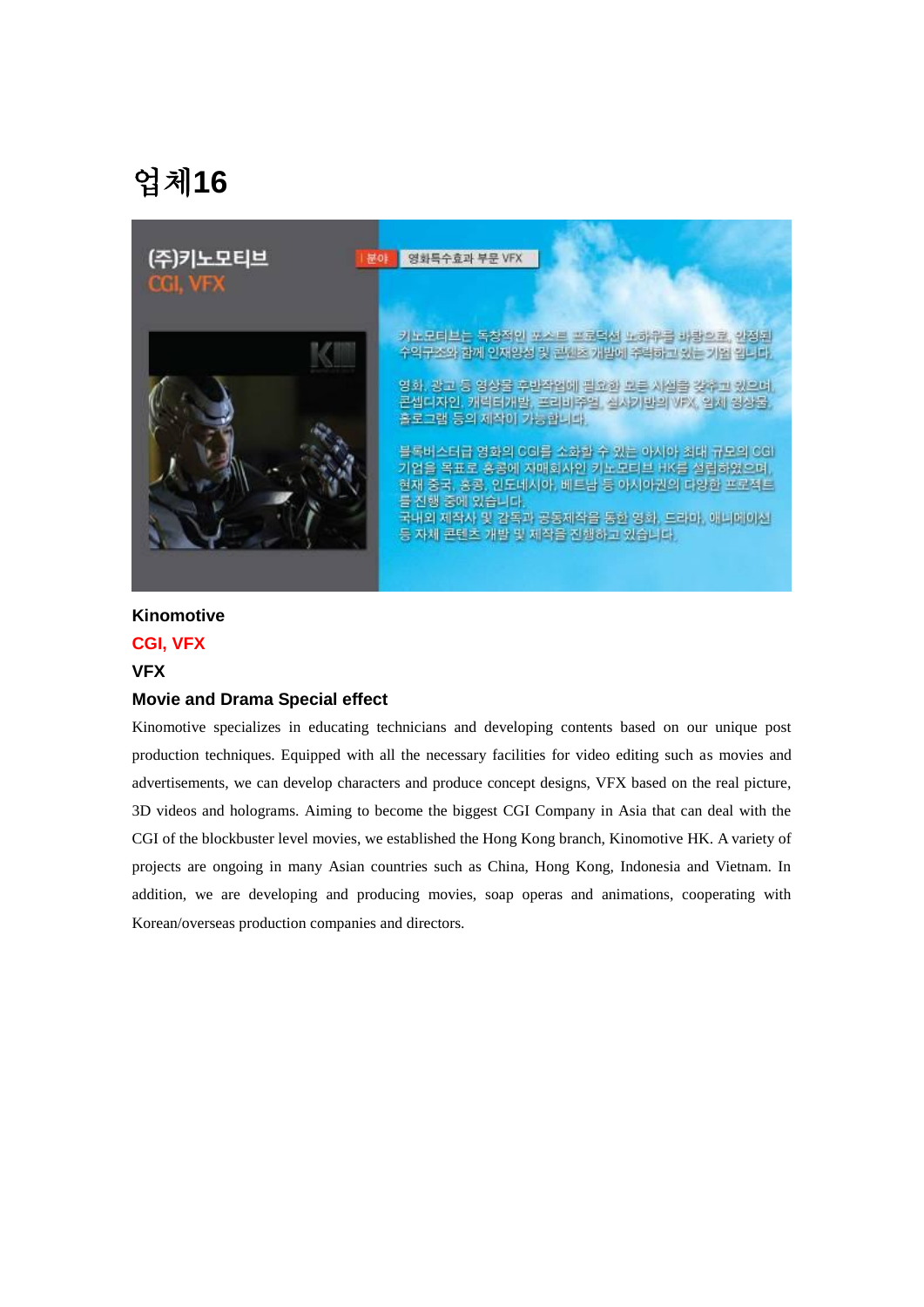

### **Windbell Island Cartoon/Webtoon SF thriller Volume 10 10-30 Years old**

Island is a science fiction espionage Cartoon on an artificial island in the yellow sea. The main character is chased by the intelligence agencies of Korea, China and Japan. He uses old-fashioned weapons to cope with high-tech arms and genetically manipulated weapons. The background based on detailed colors and 3D graphics for special effects of SF enhances reality and the tense of the cartoon. Distinguished by its massive scale, this cartoon is expanding the business to a variety of media including web cartoons, comics, mobile cartoons and games.